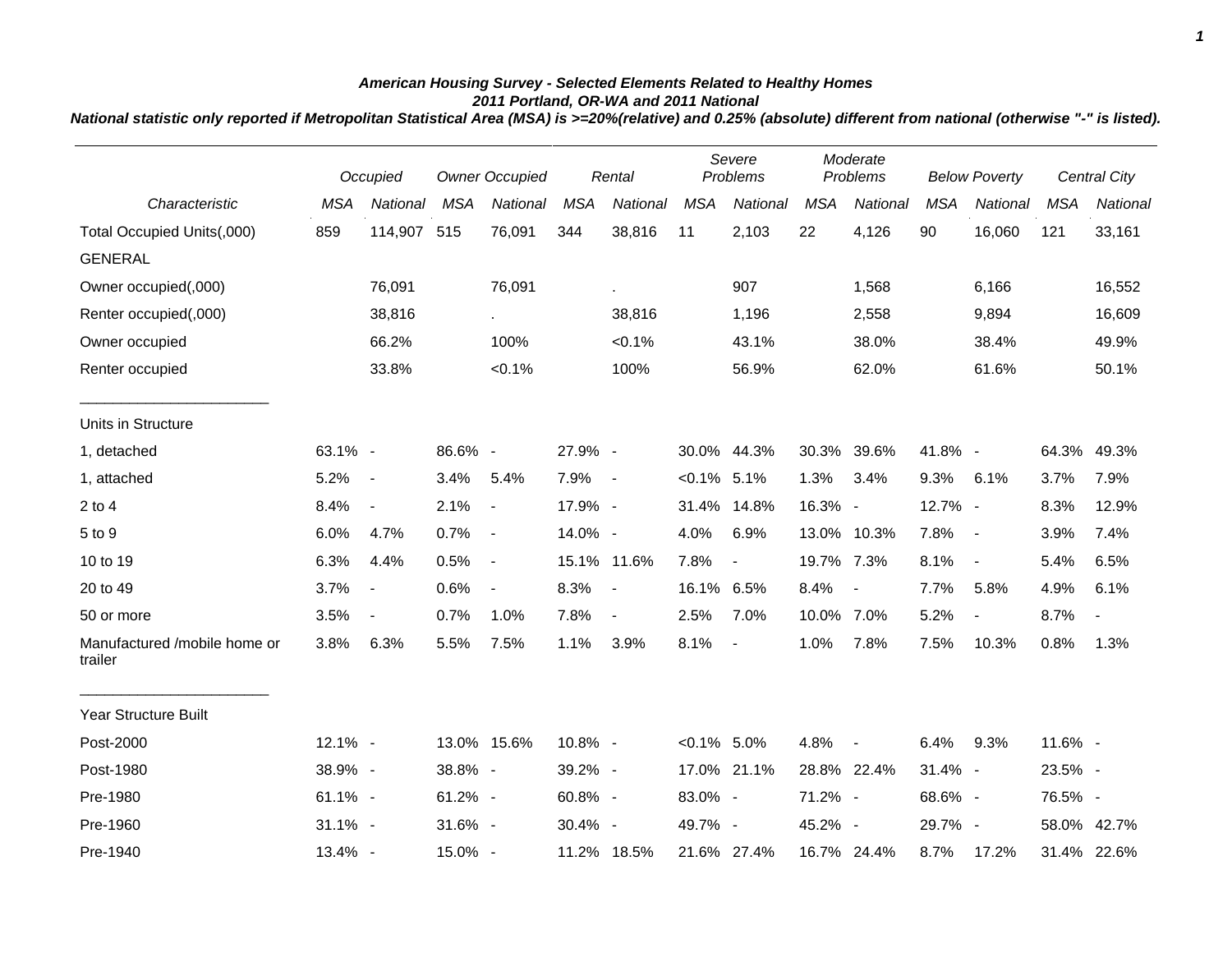|                                                        |         | Occupied                 | <b>Owner Occupied</b> |                          | Rental     |                          | Severe<br>Problems |          | Moderate<br>Problems |                          | <b>Below Poverty</b> |                          | Central City |          |
|--------------------------------------------------------|---------|--------------------------|-----------------------|--------------------------|------------|--------------------------|--------------------|----------|----------------------|--------------------------|----------------------|--------------------------|--------------|----------|
| Characteristic                                         | MSA     | National                 | MSA                   | National                 | <b>MSA</b> | National                 | <b>MSA</b>         | National | <b>MSA</b>           | National                 | <b>MSA</b>           | National                 | <b>MSA</b>   | National |
| Foundation (for 1-unit not<br>manufactured)            |         |                          |                       |                          |            |                          |                    |          |                      |                          |                      |                          |              |          |
| 1-Unit not manufactured(,000)                          | 587     | 80,505                   | 463                   | 66,752                   | 123        | 13,753                   | 3                  | 1,040    | 7                    | 1,772                    | 46                   | 7,844                    | 82           | 18,949   |
| With a basement under all of<br>house                  |         | 20.8% 32.7%              |                       | 21.9% 34.4%              |            | 16.7% 24.0%              | 22.0%              | 32.2%    | 37.6%                | 22.1%                    | 8.5%                 | 27.3%                    | 39.4% -      |          |
| With a basement under part of<br>house                 | 11.0% - |                          | 11.9% -               |                          | 7.3%       | $\blacksquare$           | 9.1%               | $\sim$   | 6.6%                 | 8.7%                     | 8.2%                 | $\overline{\phantom{a}}$ | 20.3% 8.1%   |          |
| With a crawl space                                     | 53.8%   | 22.1%                    | 55.8%                 | 21.4%                    |            | 46.4% 25.3%              | 55.6%              | 24.1%    | 46.7% -              |                          |                      | 46.4% 25.9%              | 31.0%        | 20.2%    |
| On a concrete slab                                     |         | 13.0% 33.1%              | 9.1%                  | 31.5%                    | 27.4%      | 41.1%                    | 8.8%               | 29.7%    | 9.1%                 | 23.7%                    | 35.8% -              |                          | 8.2%         | 38.2%    |
| In some other way                                      | 1.4%    | $\overline{\phantom{a}}$ | 1.2%                  | $\overline{\phantom{a}}$ | 2.3%       | $\overline{\phantom{a}}$ | 4.5%               | 6.1%     | $< 0.1\%$ 5.3%       |                          | 1.2%                 | 3.2%                     | 1.1%         | 1.6%     |
| <b>EXTERIOR</b>                                        |         |                          |                       |                          |            |                          |                    |          |                      |                          |                      |                          |              |          |
| <b>External Building Conditions (non</b><br>multiunit) |         |                          |                       |                          |            |                          |                    |          |                      |                          |                      |                          |              |          |
| Sagging roof                                           | 3.0%    | 2.0%                     | 2.6%                  | 1.8%                     | 4.8%       | 2.9%                     | 35.3%              | 9.0%     | 16.8%                | 11.4%                    | 2.2%                 | 3.8%                     | 3.2%         | 2.4%     |
| Missing roofing material                               | 3.3%    | $\overline{\phantom{a}}$ | 3.2%                  | $\overline{\phantom{a}}$ | 3.9%       | $\overline{\phantom{a}}$ | 6.7%               | 9.9%     | 2.2%                 | 14.3%                    | 4.3%                 | 5.8%                     | 2.6%         | 3.8%     |
| Hole in roof                                           | 0.6%    | 1.5%                     | 0.3%                  | 1.3%                     | 2.1%       | $\overline{\phantom{a}}$ | 3.3%               | 7.6%     | 2.4%                 | 11.9%                    | 0.9%                 | 3.4%                     | 0.5%         | 1.9%     |
| Missing bricks, siding, other<br>outside wall material | 2.3%    | $\overline{\phantom{a}}$ | 1.5%                  | 2.2%                     | 5.3%       | 3.9%                     | 6.7%               | 10.7%    | 35.9%                | 14.2%                    | 5.5%                 | $\blacksquare$           | 2.8%         |          |
| Sloping outside walls                                  | 1.6%    | 1.2%                     | 1.0%                  | $\overline{\phantom{a}}$ | 3.9%       | 2.2%                     | 13.2% 5.9%         |          | 8.7%                 | $\overline{\phantom{a}}$ | 2.4%                 | $\overline{\phantom{a}}$ | 0.6%         | 1.5%     |
| Boarded up windows                                     | 0.6%    | 1.0%                     | 0.5%                  | 0.9%                     | 0.9%       | 1.6%                     | 17.8%              | 4.5%     | 2.9%                 | 6.1%                     | 1.8%                 | 2.6%                     | 1.4%         |          |
| Broken windows                                         | 6.4%    | 4.2%                     | 5.3%                  | 3.7%                     | 10.9%      | 6.6%                     | 23.6%              | 14.1%    | 37.3%                | 18.1%                    | 12.8%                | 8.6%                     | 5.9%         |          |
| Bars on windows                                        | 3.7%    | 2.9%                     | 4.4%                  | 2.7%                     | 1.2%       | 3.8%                     | $< 0.1\%$ 4.2%     |          | $< 0.1\%$ 7.5%       |                          | 1.2%                 | 4.8%                     | 8.9%         |          |
| Foundation crumbling or has open 5.7%<br>crack or hole |         |                          | 5.4%                  |                          | 7.0%       |                          | $6.7\%$            | 15.0%    |                      | 13.3% 18.5%              | 3.6%                 | 8.4%                     | 7.8%         |          |
| None of the above                                      | 78.6% - |                          | 79.9% -               |                          | 73.5% -    |                          | 57.5% -            |          |                      | 17.4% 50.3%              | 75.9% -              |                          | 72.5% -      |          |
| None of the above(excluding bars) 81.6% -              |         |                          | 83.5% -               |                          | 74.3% -    |                          | 57.5% -            |          |                      | 17.4% 53.3%              | 76.4% -              |                          | 79.5% -      |          |
| Water Leakage During Last 12<br>Months                 |         |                          |                       |                          |            |                          |                    |          |                      |                          |                      |                          |              |          |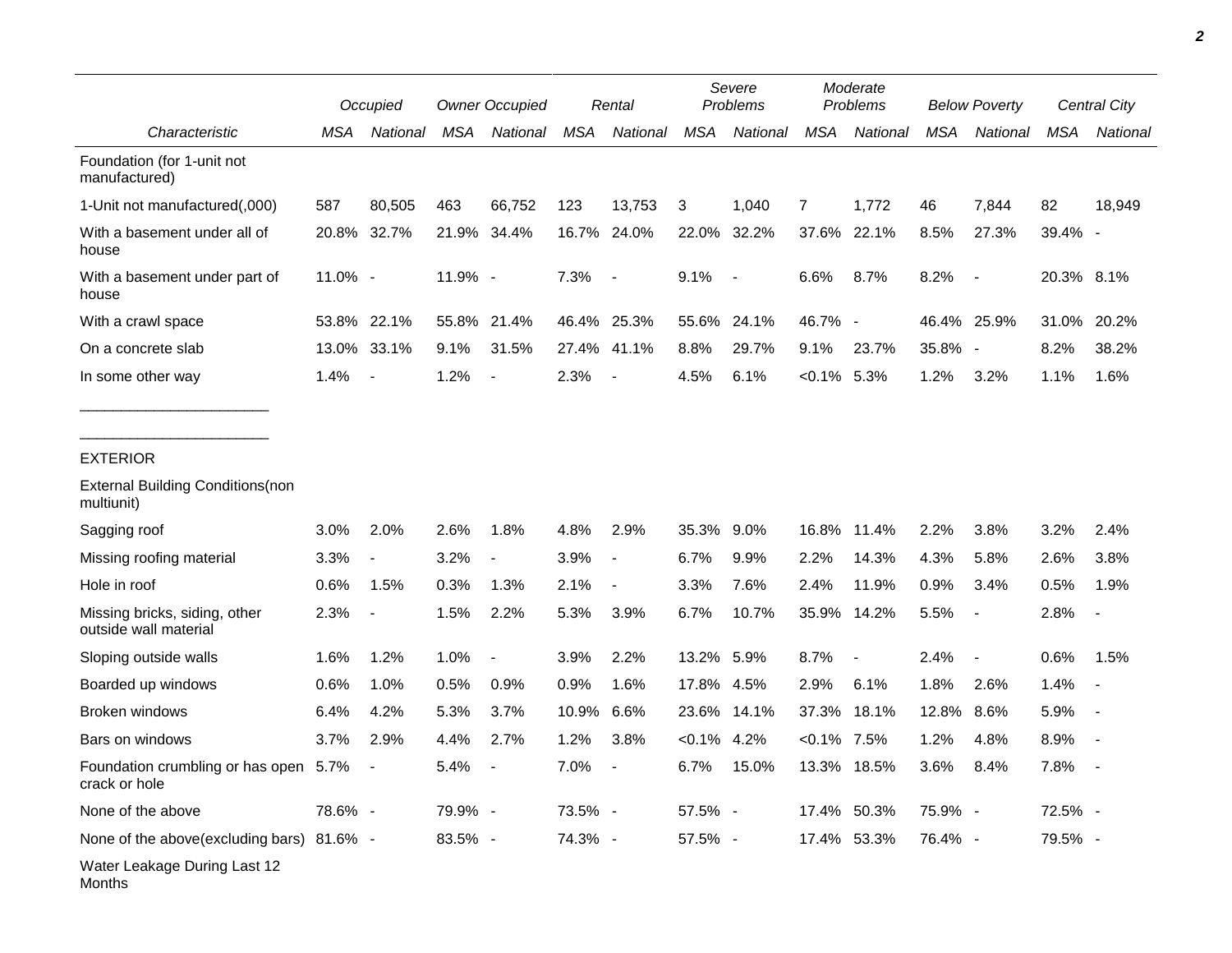|                                         |      | Occupied                 |      | <b>Owner Occupied</b>    |            | Rental                   |            | Severe<br>Problems |               | Moderate<br>Problems |            | <b>Below Poverty</b>     |            | Central City             |  |
|-----------------------------------------|------|--------------------------|------|--------------------------|------------|--------------------------|------------|--------------------|---------------|----------------------|------------|--------------------------|------------|--------------------------|--|
| Characteristic                          | MSA  | National                 | MSA  | National                 | <b>MSA</b> | National                 | <b>MSA</b> | National           | MSA           | National             | <b>MSA</b> | National                 | <b>MSA</b> | National                 |  |
| With leakage from outside<br>structure  | 8.4% | 11.0%                    | 9.2% | 11.5%                    | 7.1%       | 9.8%                     |            | 13.6% 17.4%        | 28.9% -       |                      | 7.7%       | 11.6%                    | 12.7% -    |                          |  |
| Roof                                    | 3.3% | 5.7%                     | 4.0% | 6.1%                     | 2.2%       | 4.9%                     | 8.1%       | 10.0%              | 6.7%          | 16.8%                | 2.9%       | 6.5%                     | 5.8%       | $\blacksquare$           |  |
| <b>Basement leak</b>                    | 2.6% | $\overline{\phantom{a}}$ | 3.3% | $\overline{\phantom{a}}$ | 1.5%       | $\overline{\phantom{a}}$ | 1.5%       | 2.5%               | 10.4%         | 5.1%                 | 0.5%       | 1.9%                     | 4.7%       | 2.6%                     |  |
| Walls, closed windows, or doors<br>leak | 1.9% | $\overline{\phantom{a}}$ | 1.5% | 1.8%                     | 2.6%       | $\blacksquare$           | 3.8%       | 4.7%               | 14.7% 8.9%    |                      | 4.6%       | 2.8%                     | 3.0%       |                          |  |
| Other or Unknown exterior Leak          | 1.3% | $\overline{\phantom{a}}$ | 1.2% | $\overline{\phantom{a}}$ | 1.5%       | $\blacksquare$           | 1.4%       | 2.9%               | 2.2%          | 3.3%                 | 0.7%       | 1.3%                     | 1.1%       | $\blacksquare$           |  |
| <b>INTERIOR</b>                         |      |                          |      |                          |            |                          |            |                    |               |                      |            |                          |            |                          |  |
| Damage                                  |      |                          |      |                          |            |                          |            |                    |               |                      |            |                          |            |                          |  |
| Holes in floors                         | 0.6% | 1.0%                     | 0.4% | 0.7%                     | 0.8%       | 1.6%                     | 4.0%       | 7.2%               | 12.0% -       |                      | 0.7%       | 2.1%                     | 1.0%       | 1.3%                     |  |
| Open cracks or holes                    | 3.9% | 5.2%                     | 3.1% | 4.2%                     | 5.2%       | 7.1%                     | 22.5% -    |                    |               | 22.5% 29.9%          | 4.6%       | 8.6%                     | 6.6%       | $\overline{\phantom{a}}$ |  |
| Broken plaster or peeling paint         | 2.0% | $\overline{\phantom{a}}$ | 1.6% | $\overline{\phantom{a}}$ | 2.8%       | $\overline{\phantom{a}}$ | 17.4% 8.3% |                    | 18.2% -       |                      | 4.3%       | 3.4%                     | 3.1%       | $\overline{\phantom{a}}$ |  |
| Water Leakage During Last 12<br>Months  |      |                          |      |                          |            |                          |            |                    |               |                      |            |                          |            |                          |  |
| With leakage from inside structure 8.9% |      | $\blacksquare$           | 7.2% | $\overline{\phantom{a}}$ | 11.3% -    |                          | 14.9% -    |                    |               | 36.4% 25.1%          | 13.2% -    |                          | 9.1%       | $\blacksquare$           |  |
| Fixtures backed up or overflowed        | 2.6% | 1.9%                     | 1.9% | $\overline{\phantom{a}}$ | 3.6%       | 2.3%                     | 4.0%       | 4.9%               | 23.8%         | 6.6%                 | 4.6%       | 2.2%                     | 2.7%       | $\blacksquare$           |  |
| Pipes leaked                            | 3.7% | $\blacksquare$           | 2.6% | $\overline{a}$           | 5.3%       | $\overline{\phantom{a}}$ | 4.5%       | 8.4%               | 15.8%         | 12.5%                | 5.3%       | $\overline{\phantom{a}}$ | 3.8%       | 4.5%                     |  |
| Broken water heater                     | 0.7% | $\overline{\phantom{a}}$ | 0.6% | 0.9%                     | 0.8%       | $\overline{\phantom{a}}$ | 2.5%       | 1.4%               | 0.9%          | 2.0%                 | 0.3%       | 1.0%                     | 0.4%       | 0.7%                     |  |
| Other or Unknown                        | 2.1% | $\overline{\phantom{a}}$ | 2.1% | $\overline{\phantom{a}}$ | 2.1%       | 3.6%                     | 6.4%       | 3.2%               | 2.3%          | 6.0%                 | 2.4%       | 3.0%                     | 2.6%       | $\overline{\phantom{a}}$ |  |
|                                         |      |                          |      |                          |            |                          |            |                    |               |                      |            |                          |            |                          |  |
| Rodents                                 |      |                          |      |                          |            |                          |            |                    |               |                      |            |                          |            |                          |  |
| Signs of rats in last 3 mon.            | 1.0% |                          | 1.0% |                          | 1.1%       |                          | 1.2%       | 3.3%               | $<0.1\%$ 3.6% |                      | 1.2%       | 1.8%                     | 2.7%       | 1.4%                     |  |
| Signs of mice in last 3 mon.            | 8.4% | 11.1%                    | 9.3% | 11.7%                    | 7.0%       | 10.0%                    |            | 11.1% 17.7%        |               | 14.9% 20.0%          | 11.1% -    |                          | 8.1%       | 9.9%                     |  |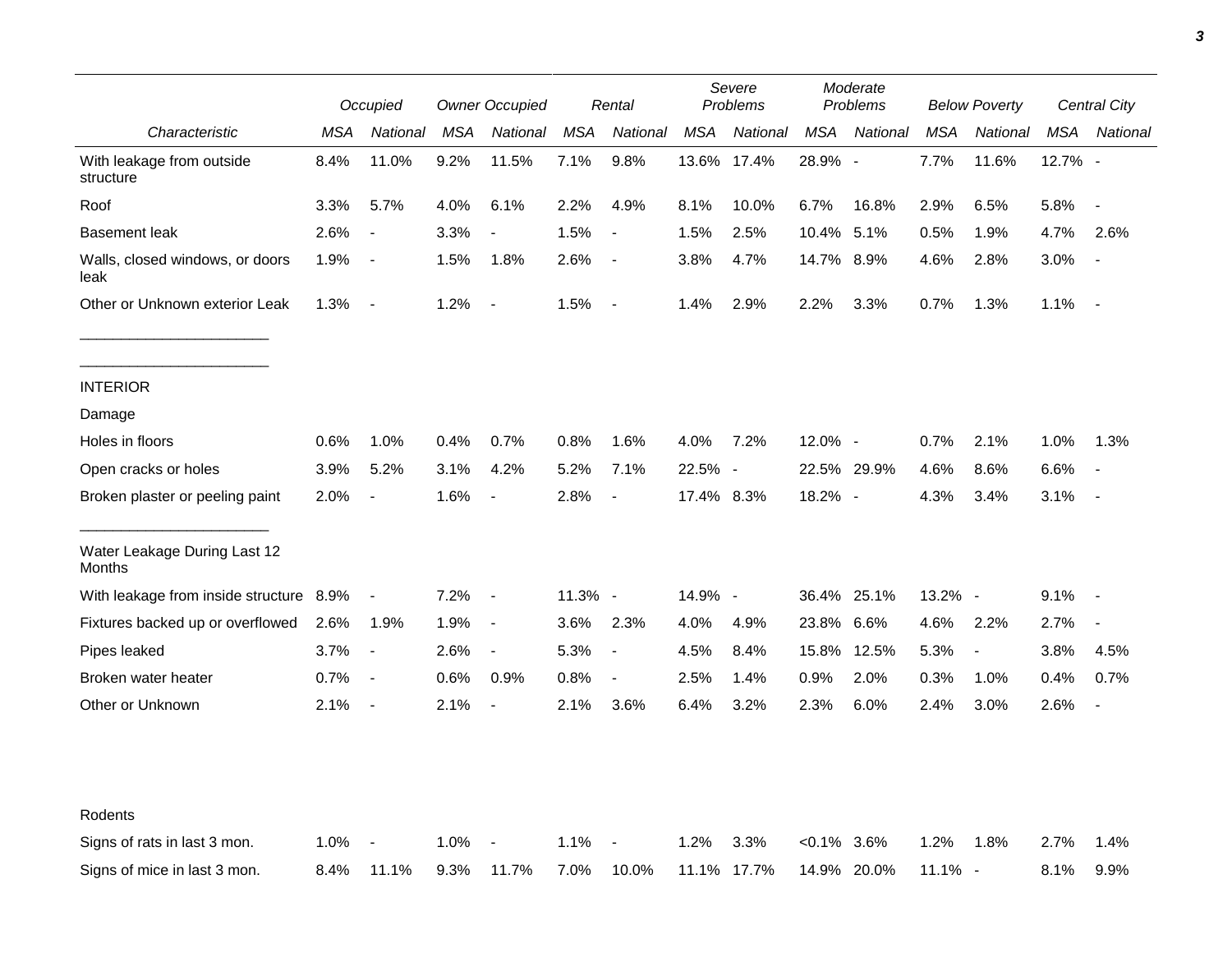|                                                           | Occupied    |                          | <b>Owner Occupied</b> |                          | Rental      |                          | Severe<br>Problems |             | Moderate<br>Problems |             | <b>Below Poverty</b> |                          | <b>Central City</b> |                          |
|-----------------------------------------------------------|-------------|--------------------------|-----------------------|--------------------------|-------------|--------------------------|--------------------|-------------|----------------------|-------------|----------------------|--------------------------|---------------------|--------------------------|
| Characteristic                                            | <b>MSA</b>  | National                 | <b>MSA</b>            | National                 | MSA         | National                 | <b>MSA</b>         | National    | <b>MSA</b>           | National    | <b>MSA</b>           | National                 | MSA                 | National                 |
| Signs of rodents, not sure which<br>kind in last 3 mon.   | 0.7%        |                          | 0.6%                  | $\overline{\phantom{a}}$ | 0.9%        |                          | $< 0.1\%$ 1.5%     |             | 1.4%                 |             | 0.9%                 |                          | 0.9%                | $\overline{\phantom{a}}$ |
| Electrical                                                |             |                          |                       |                          |             |                          |                    |             |                      |             |                      |                          |                     |                          |
| No electrical wiring                                      | $< 0.1\%$ - |                          | $< 0.1\%$ -           |                          | $< 0.1\%$ - |                          | $< 0.1\%$ 3.2%     |             | $< 0.1\%$ 0.1%       |             | $< 0.1\%$ 0.3%       |                          | $< 0.1\%$ 0.1%      |                          |
| Exposed wiring                                            | 0.9%        | 1.6%                     | 0.9%                  | 1.3%                     | 1.1%        | 2.1%                     | 3.6%               | 6.2%        | 0.8%                 | 3.9%        | 1.7%                 | 2.5%                     | 2.0%                | $\sim$                   |
| Rooms without electric outlets                            | 0.9%        | $\overline{\phantom{a}}$ | 0.5%                  | $\blacksquare$           | 1.5%        | 1.2%                     | $< 0.1\%$ 6.5%     |             | 0.6%                 | 2.2%        | 0.6%                 | 1.4%                     | 0.7%                | $\overline{\phantom{a}}$ |
| Fuses/breakers blown in last 3<br>mon.                    | 12.9% 9.4%  |                          | 10.0% -               |                          | 17.2% 9.4%  |                          |                    | 26.2% 14.7% | 15.8% -              |             | 18.1% 9.1%           |                          | 14.5% 9.6%          |                          |
| Sanitation                                                |             |                          |                       |                          |             |                          |                    |             |                      |             |                      |                          |                     |                          |
| Lacking complete kitchen facilities 2.0%                  |             | $\overline{\phantom{a}}$ | 0.1%                  | 0.6%                     | 4.8%        | $\sim$                   | 29.9% 8.4%         |             |                      | 64.2% 44.4% | 4.9%                 | 3.3%                     | 1.3%                | 2.8%                     |
| Lacking some or all plumbing<br>facilities                | 1.0%        | 1.3%                     | 0.3%                  | 0.8%                     | 2.0%        | $\overline{\phantom{a}}$ | 76.7% -            |             | $< 0.1\%$ 0.0%       |             | 2.2%                 | $\overline{\phantom{a}}$ | 1.3%                | 1.8%                     |
| Water not safe to drink                                   | 5.0%        | 8.3%                     | 3.5%                  | 6.2%                     | 7.1%        | 12.3%                    | 7.2%               | 14.7%       | 8.4%                 | 14.9%       | 10.1%                | 13.1%                    | 3.3%                | 10.1%                    |
| Water stoppage in last 3 mon.                             | 3.6%        | $\overline{\phantom{a}}$ | 1.7%                  | 3.5%                     | 6.4%        | 5.1%                     | 14.9%              | 8.3%        | 2.2%                 | 9.4%        | 6.7%                 | 4.8%                     | 3.4%                | $\overline{\phantom{a}}$ |
| No flush toilets working some time 2.0%<br>in last 3 mon. |             | $\overline{\phantom{a}}$ | 1.1%                  | $\overline{\phantom{a}}$ | 3.5%        | $\overline{\phantom{a}}$ | 1.2%               | 5.7%        | 11.0% -              |             | 5.7%                 | 3.4%                     | 2.3%                | $\sim$                   |
| With sewage disposal breakdowns 0.8%<br>in last 3 mon.    |             | 1.4%                     | 0.4%                  | 1.2%                     | 1.4%        | 1.7%                     | $< 0.1\%$ 3.7%     |             | 7.8%                 | 5.0%        | 2.7%                 | 2.0%                     | 0.9%                | 1.6%                     |
| Septic tank, cesspool, chemical<br>toilet                 | 8.7%        | 19.6%                    |                       | 12.8% 25.7%              | 2.6%        | 7.5%                     | 4.4%               | 15.6%       | 4.5%                 | 16.1%       | 3.8%                 | 14.7%                    | 0.7%                | 1.3%                     |
| With septic tank or cesspool<br>breakdowns in last 3 mon. | 0.1%        | $\overline{\phantom{a}}$ | 0.1%                  | $\overline{\phantom{a}}$ | 0.1%        | $\overline{\phantom{a}}$ | $< 0.1\%$ 0.8%     |             | $< 0.1\%$ 0.8%       |             | 0.2%                 | $\blacksquare$           | $< 0.1\%$ -         |                          |
| <b>HEATING/FUEL</b>                                       |             |                          |                       |                          |             |                          |                    |             |                      |             |                      |                          |                     |                          |
| Main Heating Equipment                                    |             |                          |                       |                          |             |                          |                    |             |                      |             |                      |                          |                     |                          |
| Warm-air furnace                                          | 60.1% -     |                          | 76.1% -               |                          |             | 36.1% 56.7%              |                    | 29.7% 47.8% | 37.7% -              |             | 48.0% -              |                          | 67.3% -             |                          |
| Steam or hot water system                                 | 2.1%        | 11.0%                    | 1.0%                  | 9.7%                     | 3.7%        | 13.5%                    | 17.4% -            |             | 8.9%                 | 14.0%       | 1.2%                 | 10.9%                    | 4.5%                | 15.6%                    |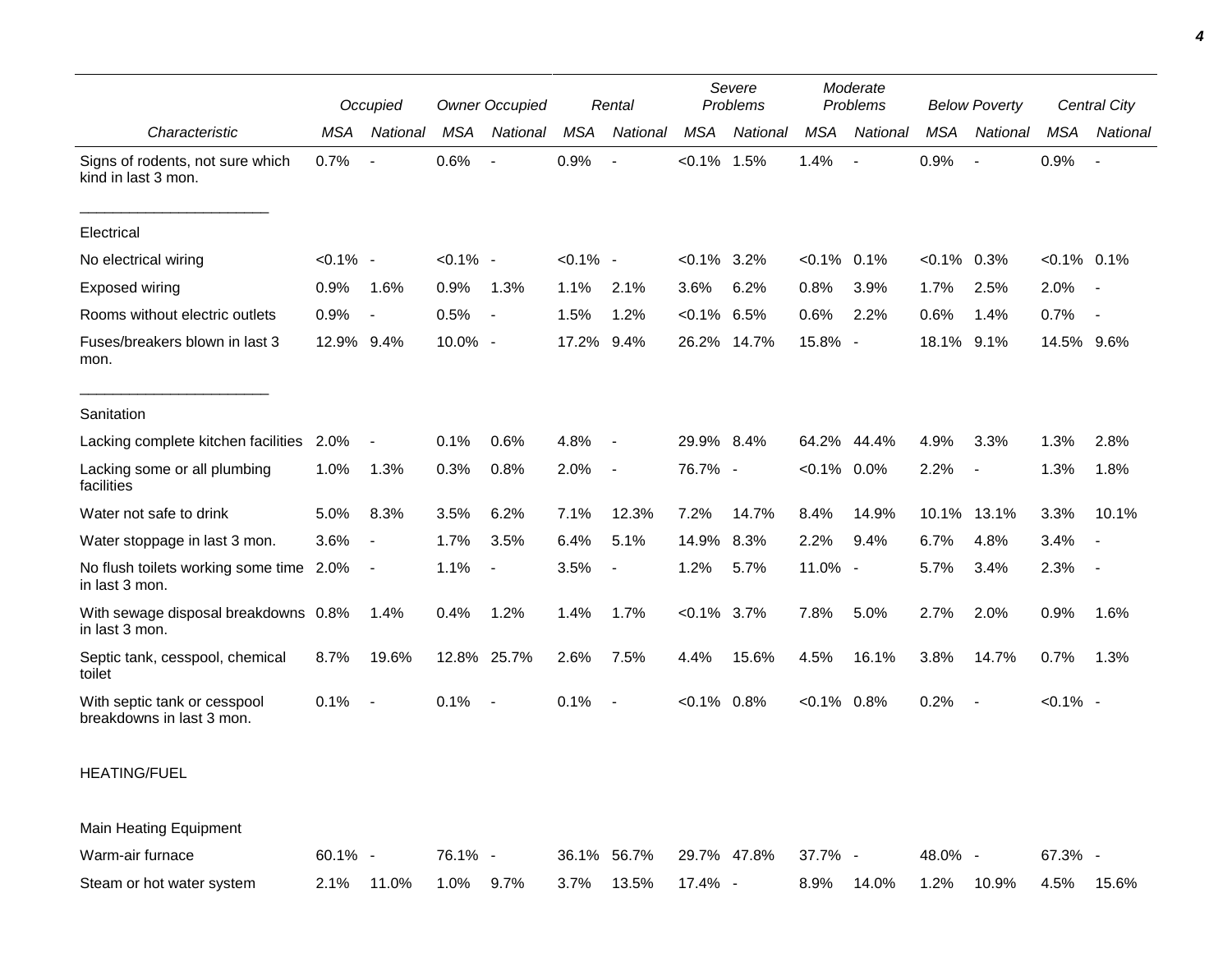|                                                         |             | Occupied                 | <b>Owner Occupied</b> |                          | Rental         |                | Severe<br>Problems |                          | Moderate<br>Problems |                     | <b>Below Poverty</b> |                          | Central City   |                          |
|---------------------------------------------------------|-------------|--------------------------|-----------------------|--------------------------|----------------|----------------|--------------------|--------------------------|----------------------|---------------------|----------------------|--------------------------|----------------|--------------------------|
| Characteristic                                          | <b>MSA</b>  | National                 | <b>MSA</b>            | National                 | <b>MSA</b>     | National       | <b>MSA</b>         | National                 | <b>MSA</b>           | National            | <b>MSA</b>           | National                 | <b>MSA</b>     | National                 |
| Electric heat pump                                      | 5.3%        | 11.8%                    | 7.8%                  | 12.9%                    | 1.6%           | 9.6%           | $< 0.1\%$ 7.1%     |                          | 2.9%                 | 4.8%                | 2.4%                 | 9.7%                     | 2.7%           | 8.5%                     |
| Built-in electric units                                 | 20.8%       | 4.2%                     | 8.8%                  | 2.6%                     | 38.6% 7.4%     |                | 43.1%              | 5.2%                     | 36.2%                | 5.6%                | 37.4%                | 5.9%                     | 17.5%          | 3.9%                     |
| Floor, wall, or other built-in hot air<br>without ducts | 7.4%        | 3.9%                     | 2.2%                  | $\overline{\phantom{a}}$ | 15.2% 6.9%     |                | 1.3%               | 7.0%                     | 10.6% 5.6%           |                     | 8.4%                 | $\overline{\phantom{a}}$ | 5.2%           | $\sim$                   |
| Room heaters with flue                                  | 0.5%        | 0.8%                     | 0.6%                  | $\overline{\phantom{a}}$ | 0.2%           | 1.0%           | $< 0.1\%$ 1.1%     |                          | $< 0.1\%$            | 1.1%                | 0.4%                 | 1.4%                     | 0.8%           | $\blacksquare$           |
| Room heaters without flue                               | 0.1%        | 1.0%                     | $< 0.1\%$ 0.8%        |                          | 0.1%           | 1.2%           | $< 0.1\%$ 2.5%     |                          | 2.0%                 | 25.2%               | 0.2%                 | 2.2%                     | 0.1%           | 0.7%                     |
| Portable electric heaters                               | 1.2%        | $\overline{\phantom{a}}$ | 0.5%                  | 0.9%                     | 2.2%           | $\blacksquare$ | 4.0%               | $\overline{a}$           | 0.7%                 | 2.0%                | 0.8%                 | 3.0%                     | 0.7%           | 1.4%                     |
| <b>Stoves</b>                                           | 1.6%        | 0.9%                     | 1.7%                  | 1.2%                     | 1.3%           | 0.5%           | 1.4%               | 4.0%                     | 1.0%                 | $\overline{a}$      | 0.7%                 | 1.2%                     | 0.2%           | $\overline{\phantom{a}}$ |
| Fireplace with inserts                                  | 0.4%        | $\overline{\phantom{a}}$ | 0.2%                  | $\overline{\phantom{a}}$ | 0.6%           | $< 0.1\%$      | 1.8%               | 0.1%                     | $< 0.1\%$            | 0.1%                | 0.6%                 | 0.1%                     | 0.1%           | $\overline{\phantom{a}}$ |
| Fireplace without inserts                               | $< 0.1\%$ - |                          | $< 0.1\%$ 0.1%        |                          | $< 0.1\%$ -    |                | $< 0.1\%$ 0.2%     |                          | $< 0.1\%$ 0.1%       |                     | $< 0.1\%$ 0.1%       |                          |                | $< 0.1\%$ $< 0.1\%$      |
| Other                                                   | 0.6%        | 0.3%                     | 0.8%                  | 0.3%                     | 0.4%           | $\blacksquare$ | 1.4%               | $\overline{\phantom{a}}$ | $< 0.1\%$ 0.3%       |                     | $< 0.1\%$ 0.7%       |                          | 0.6%           | 0.3%                     |
| No heating equipment                                    | $< 0.1\%$   | 0.4%                     | $< 0.1\%$ 0.3%        |                          | $< 0.1\%$ 0.7% |                | $< 0.1\%$ -        |                          | $< 0.1\%$ 0.7%       |                     | $< 0.1\%$ 0.6%       |                          | $< 0.1\%$ 0.7% |                          |
| Cooking stove                                           | $< 0.1\%$ - |                          | $< 0.1\%$ -           |                          | $< 0.1\%$ 0.1% |                | $< 0.1\%$ 0.2%     |                          | $< 0.1\%$ 0.3%       |                     | $< 0.1\%$ 0.2%       |                          | 0.1%           | $\sim$                   |
| <b>Water Heating Fuel</b>                               |             |                          |                       |                          |                |                |                    |                          |                      |                     |                      |                          |                |                          |
| Electricity                                             | 59.5%       | 41.3%                    | 49.0% 39.0%           |                          |                | 75.3% 45.7%    | 78.5%              | 38.7%                    | 68.4%                | 39.0%               | 83.7%                | 46.9%                    | 54.6% 31.9%    |                          |
| Gas, LP/bottled gas                                     | 40.3%       | 54.3%                    | 50.9% -               |                          | 24.2%          | 49.7%          | 19.9%              | 53.8%                    | 31.6%                | 55.2%               | 15.9%                | 49.2%                    | 44.1%          | 62.8%                    |
| Fuel oil                                                | 0.1%        | 4.1%                     | $< 0.1\%$ 4.0%        |                          | 0.3%           | 4.3%           | 1.6%               | 6.5%                     | $< 0.1\%$ 5.1%       |                     | 0.2%                 | 3.6%                     | 0.9%           | 5.0%                     |
| Kerosene or other liquid fuel                           | $< 0.1\%$ - |                          | $< 0.1\%$ -           |                          | $< 0.1\%$ -    |                | $< 0.1\%$          | < 0.1%                   | $< 0.1\%$ 0.1%       |                     | $< 0.1\%$ -          |                          | $< 0.1\%$ -    |                          |
| Other                                                   | 0.1%        | $\blacksquare$           | 0.1%                  | 0.4%                     | 0.2%           | $\blacksquare$ | $< 0.1\%$          | 1.0%                     | $< 0.1\%$            | 0.5%                | 0.2%                 | $\blacksquare$           | 0.4%           | $\blacksquare$           |
| Clothes Dryer(,000)                                     | 722         | 93,052                   | 505                   | 72,397                   | 217            | 20,655         | 5                  | 1,139                    | 14                   | 2,344               | 57                   | 9,825                    | 93             | 21,908                   |
| Have Clothes Dryer                                      | 84.0% -     |                          | 98.0% -               |                          | 63.1% -        |                | 42.2%              | 54.2%                    | 65.7% -              |                     | 63.7% -              |                          | 76.6% -        |                          |
| Electricity                                             | 92.6% -     |                          | 90.9% -               |                          | 96.6% -        |                | 100%               | 78.9%                    | 100%                 | $\sim$              | 92.9% -              |                          | 91.2% -        |                          |
| Gas, LP gas (liquid propane)                            | 7.4%        | 21.8%                    | 9.1%                  | 23.5%                    | 3.4%           | 15.8%          | $< 0.1\%$          | 21.0%                    | <0.1%                | 17.5%               | 7.1%                 | 17.8%                    | 8.8%           | 25.6%                    |
| Other                                                   | $< 0.1\%$ - |                          | $< 0.1\%$ -           |                          | $< 0.1\%$ 0.1% |                | $< 0.1\%$ 0.1%     |                          |                      | $< 0.1\%$ $< 0.1\%$ | $< 0.1\%$ 0.1%       |                          | $< 0.1\%$ 0.1% |                          |

Heating Problems

\_\_\_\_\_\_\_\_\_\_\_\_\_\_\_\_\_\_\_\_\_\_\_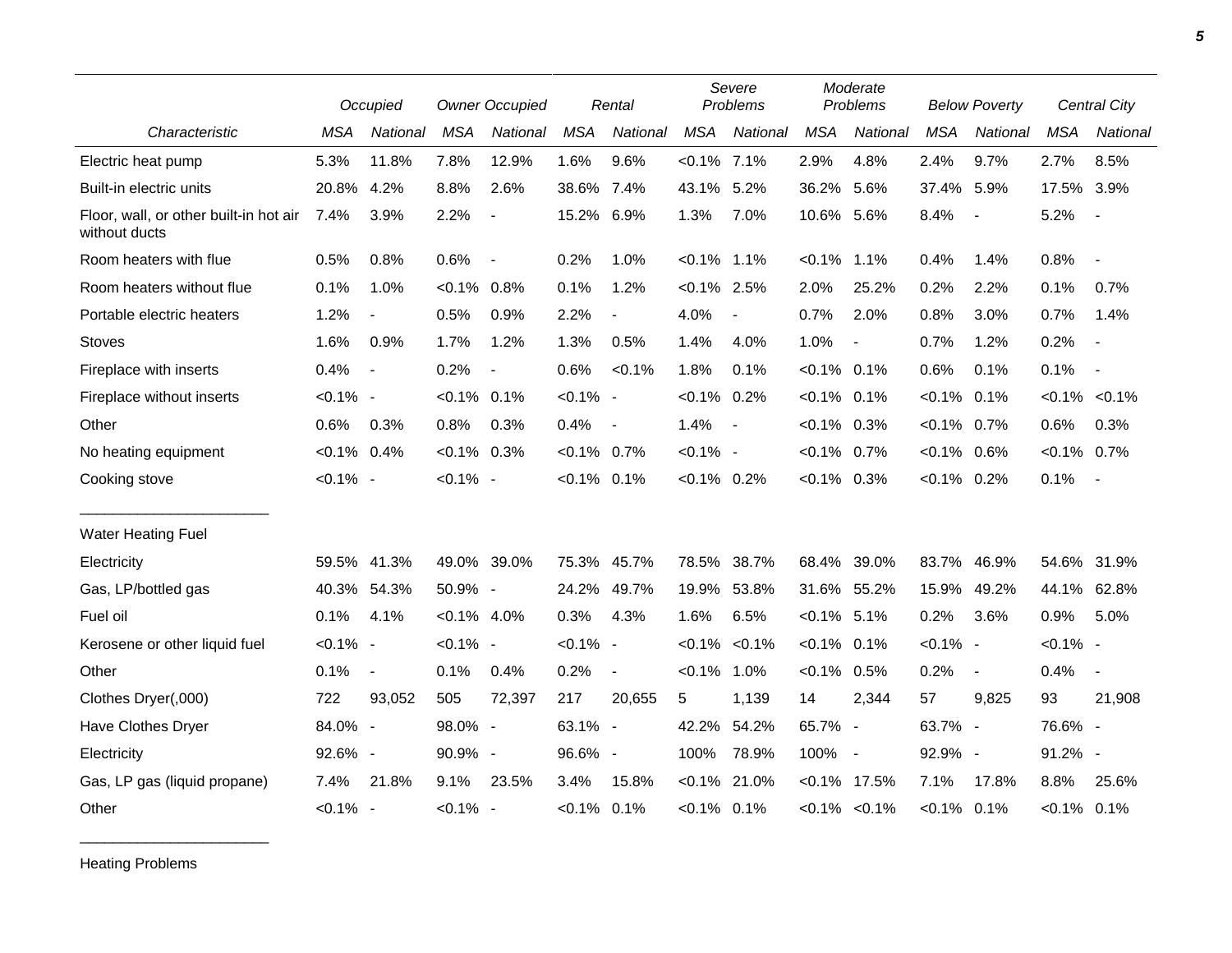|                                                                |                | Occupied                 | <b>Owner Occupied</b> |                          |            | Rental                   |                | Severe<br>Problems |                | Moderate<br>Problems |                | <b>Below Poverty</b>     |                | <b>Central City</b> |  |
|----------------------------------------------------------------|----------------|--------------------------|-----------------------|--------------------------|------------|--------------------------|----------------|--------------------|----------------|----------------------|----------------|--------------------------|----------------|---------------------|--|
| Characteristic                                                 | MSA            | National                 | <b>MSA</b>            | National                 | <b>MSA</b> | National                 | <b>MSA</b>     | National           | <b>MSA</b>     | National             | MSA            | <b>National</b>          | MSA            | National            |  |
| Uncomfortably cold for 24 hours or 11.1% -<br>more last winter |                |                          | 10.0%                 | 7.7%                     | 13.3% -    |                          | 48.2% -        |                    | 33.1% 22.2%    |                      | 21.6%          | 13.7%                    | 12.0% -        |                     |  |
| Heating equipment breakdowns                                   | 2.9%           | $\overline{\phantom{a}}$ | 3.0%                  | 1.9%                     | 2.6%       | 3.2%                     | 26.9% -        |                    | 9.8%           | 4.1%                 | 3.9%           | $\overline{\phantom{a}}$ | 3.0%           |                     |  |
| Other causes                                                   | 7.1%           | $\overline{\phantom{a}}$ | 6.6%                  |                          | 7.9%       | $\overline{\phantom{a}}$ | 22.1% 11.0%    |                    | 19.0% -        |                      | 14.2%          | $8.0\%$                  | 8.0%           | 6.0%                |  |
| Utility interruption                                           | 1.9%           | $\overline{\phantom{a}}$ | 2.5%                  | $\overline{\phantom{a}}$ | 0.9%       | $\blacksquare$           | 1.4%           |                    | 9.8%           | 1.9%                 | 6.9%           | 1.6%                     | 0.4%           | 1.1%                |  |
| Inadequate heating capacity                                    | 1.6%           | 1.1%                     | 0.7%                  | $\blacksquare$           | 3.0%       | 2.0%                     | 2.6%           | 3.9%               | 12.8% 5.4%     |                      | 4.0%           | 2.2%                     | 1.4%           | 1.7%                |  |
| Inadequate insulation                                          | 1.2%           | $\overline{\phantom{a}}$ | 0.6%                  | $\blacksquare$           | 2.1%       | $\blacksquare$           | 1.4%           | 3.1%               | 14.1%          | 5.0%                 | 3.7%           | 2.0%                     | 2.2%           | 1.4%                |  |
| Cost of heating                                                | 2.1%           | 1.0%                     | 1.6%                  | 1.0%                     | 2.7%       | 1.1%                     | 2.8%           | 1.7%               | 14.2%          | 2.8%                 | 6.5%           | 1.3%                     | 3.2%           | 0.8%                |  |
| Other                                                          | 1.8%           | 1.3%                     | 1.6%                  | 1.2%                     | 2.0%       | 1.6%                     | 18.1%          | 3.5%               | 1.5%           | 3.2%                 | 1.0%           | 1.8%                     | 1.6%           |                     |  |
| SELECTED PHYSICAL<br><b>PROBLEMS</b>                           |                |                          |                       |                          |            |                          |                |                    |                |                      |                |                          |                |                     |  |
| Severe Physical Problems(,000)                                 | 11             | 2,103                    | 3                     | 907                      | 8          | 1,196                    | 11             | 2,103              |                |                      | 3              | 522                      | $\overline{c}$ | 909                 |  |
| Severe physical problems                                       | 1.3%           | 1.8%                     | 0.6%                  | 1.2%                     | 2.3%       | 3.1%                     | 100%           |                    |                |                      | 2.9%           | $\overline{\phantom{a}}$ | 1.8%           | 2.7%                |  |
| Plumbing                                                       | 1.0%           | 1.2%                     | 0.3%                  | 0.8%                     | 2.0%       |                          | 76.7% -        |                    |                |                      | 2.2%           | $\overline{\phantom{a}}$ | 1.3%           | 1.8%                |  |
| Heating                                                        | 0.3%           | $\overline{\phantom{a}}$ | 0.3%                  | $\overline{\phantom{a}}$ | 0.3%       | 0.9%                     | 22.0% 28.6%    |                    |                |                      | 0.7%           | 1.1%                     | 0.5%           | 0.8%                |  |
| Electric                                                       | $< 0.1\%$ 0.1% |                          | $< 0.1\%$ 0.1%        |                          | $< 0.1\%$  | $\sim$                   | $< 0.1\%$ 3.1% |                    |                |                      | $< 0.1\%$ 0.1% |                          | $< 0.1\%$ -    |                     |  |
| Hallways                                                       | $< 0.1\%$ 0.0% |                          | $< 0.1\%$ 0.0%        |                          | $< 0.1\%$  | $0.0\%$                  | $< 0.1\%$ 0.0% |                    |                |                      | $< 0.1\%$      | 0.0%                     | $<0.1\%$ 0.0%  |                     |  |
| Upkeep                                                         | $< 0.1\%$ -    |                          | $< 0.1\%$ -           |                          | 0.1%       | $\blacksquare$           | 2.5%           | $\blacksquare$     |                |                      | 0.2%           | $\overline{\phantom{a}}$ | $< 0.1\%$ 0.1% |                     |  |
| Moderate Physical Problems(,000)                               | 22             | 4,126                    | 2                     | 1,568                    | 19         | 2,558                    |                |                    | 22             | 4,126                | $\overline{7}$ | 1,170                    | 3              | 1,628               |  |
| Moderate physical problems                                     | 2.5%           | 3.6%                     | 0.4%                  | 2.1%                     | 5.6%       | $\blacksquare$           |                |                    | 100%           | $\blacksquare$       | 7.9%           | $\blacksquare$           | 2.4%           | 4.9%                |  |
| Plumbing                                                       | 0.2%           |                          | $< 0.1\%$             | $0.1\%$                  | 0.6%       | 0.4%                     |                |                    | 9.7%           | 5.2%                 | 2.2%           | 0.4%                     | 0.1%           |                     |  |
| Heating                                                        | 0.1%           | 0.9%                     | $< 0.1\%$             | $0.8\%$                  | 0.1%       | 1.1%                     |                |                    | 2.0%           | 25.2%                | 0.2%           | 2.1%                     | 0.1%           | 0.7%                |  |
| Upkeep                                                         | 1.6%           | $\blacksquare$           | 0.1%                  | 0.5%                     | 3.9%       | $\overline{\phantom{a}}$ |                |                    | 64.2%          | 44.4%                | 4.9%           | 2.9%                     | 1.2%           | 2.6%                |  |
| Hallways                                                       | $< 0.1\%$ 0.0% |                          | $< 0.1\%$             | $0.0\%$                  | $< 0.1\%$  | 0.0%                     |                |                    | $< 0.1\%$ 0.0% |                      | $< 0.1\%$      | 0.0%                     | $< 0.1\%$      | $0.0\%$             |  |
| Kitchen                                                        | 0.8%           | $\overline{\phantom{a}}$ | 0.3%                  | 0.7%                     | 1.6%       | $\overline{\phantom{a}}$ |                |                    | $32.4\% -$     |                      | 2.7%           | $\blacksquare$           | 1.1%           | 1.6%                |  |

\_\_\_\_\_\_\_\_\_\_\_\_\_\_\_\_\_\_\_\_\_\_\_